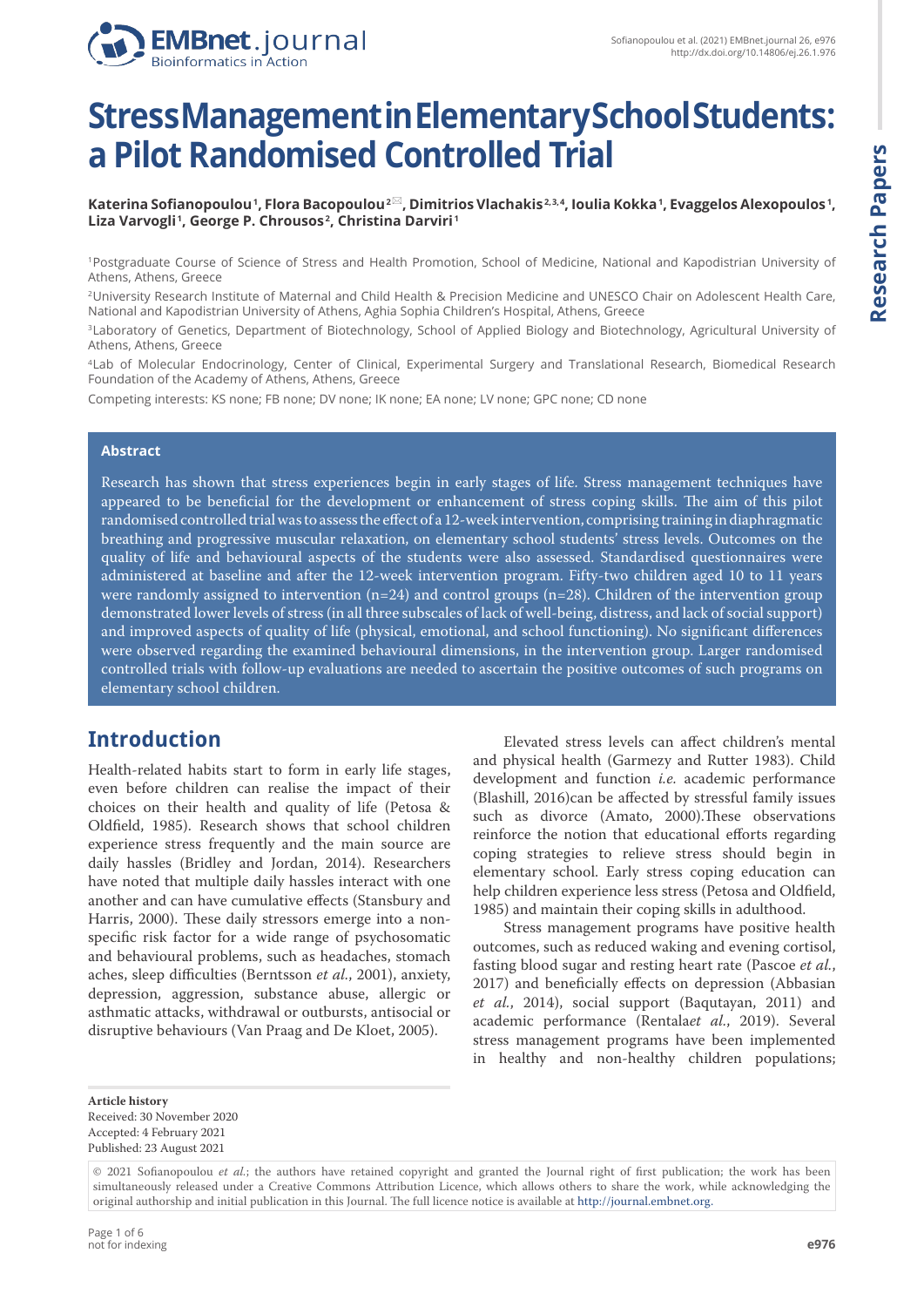

individual psychotherapy (March, 1998), family therapy (Bernardon, 2010), specific cognitive and behavioural strategies such as empowerment techniques (Carlier, 2020), all with positive effects on stress levels. Two of the techniques commonly taught in stress management educational programs are diaphragmatic breathing and progressive muscular relaxation (PMR). Diaphragmatic breathing is an efficient body-mind stress reduction method. It is considered to help in emotional regulation and social adaptation (Porges, 2001). Regarding PMR, it is a deep relaxation technique which is based on the simple practice of tensing one muscle group at a time followed by a relaxation phase with release of the tension (Jacobson, 1987). So far, health psychology and clinical studies have used these techniques in a complementary way (Chen *et al.*, 2017; Tsang *et al.*, 2006) and not independently from other stress management techniques.

The aim of this study was to investigate the effect of a twelve-week intervention program of diaphragmatic breathing and progressive muscle relaxation on the subjective stress levels of elementary school children. Secondary aims were to investigate the effect of the program on the children's quality of life and behavioural aspects.

## **Materials, Methodologies and Techniques**

#### **Study design and participant recruitment**

This randomised, two-armed, pilot study was conducted in children of the 5th grade of a private elementary school in Athens, Greece over a three-month period. Eligible students should be able to write and read in Greek, not have any chronic medical condition or receive systematic medication or any type of psychological support. Study participants were randomised into two groups; the intervention group which received diaphragmatic breathing and progressive muscular relaxation training and the control group. Assignment of children to either the intervention group or the control group was based on random numbers generated by an online random number generator<sup>1</sup>.

#### **Ethical considerations**

The study protocol was consistent with the Declaration of Helsinki and was approved by the ethics committee of the Medical School of the National and Kapodistrian University of Athens in Greece. All children and their parents or guardians were informed about the study's procedure and goals. Parental/guardian signed consent was mandatory for a child to participate in the study. All participants had the right to interrupt their participation at any step of the study, without any consequences for them.

#### **Measurements**

**Stress in Children Questionnaire (SiC):** This is a 21 item self-report questionnaire measuring subjective stress levels in childhood. It measures three subscales: lack of well-being, distress and lack of social support. The instrument demonstrates good psychometric properties and high internal consistence, with a Cronbach's α coefficient of 0.86 (Osika *et al.*, 2007).

**Strengths and Difficulties Questionnaire (SDQ):**  This is a 25-item behavioural instrument, measuring 5 different dimensions; emotional symptoms, conduct problems, hyperactivity/inattention, peer relationship problems and pro-social behaviour. In community samples, the SDQ can predict the presence of a psychiatric disorder with good specificity and moderate sensitivity (Goodman, 1997;Giannakopoulos *et al.*, 2009)

**Pediatric Quality of Life (PedsQL) Inventory:** The 23-item Peds QL was designed to measure the core dimensions of health as delineated by the World Health Organization (physical, emotional, social, and school functioning). It measures health-related quality of life in children and adolescents either healthy or with acute and chronic health conditions (Papaevangelou *et al.*, 2007; Varni *et al.*, 1999).

**Intervention:** A total of 12 weekly sessions were delivered by KS (MSc in stress management) and CD (Professor of stress management and health promotion) to the intervention group. During the first session, participants of both groups completed the questionnaires and received the same information about stress and its effects on health. They were also informed about the importance of a healthy lifestyle (healthy diet, regular physical activity and sleeping routine). In the following 10 sessions participants of the intervention group were trained on and practiced diaphragmatic breathing and progressive muscular relaxation and received stressrelated psycho-education. At the same time the control group, located in a different classroom, had leisure activities under their teachers' supervision. During the last session, final assessments were made for both groups by re-administering the questionnaires.

#### **Statistical analysis**

The baseline group characteristics are presented as means, standard deviations (SD), absolute and proportion values. Pearson's chi square and Fisher's exact tests were performed for frequency group comparisons; the independent two-sample Student's t-test for means differences between the groups and the paired Student's t-test for means differences within the groups. Their equivalent non-parametric tests (Mann–Whitney U test and Wilcoxon signed-rank test) were implemented in case the hypothesis of normality was violated. The normality of data was assessed with the Shapiro-Wilk test and the normal probability plots (Q-Q plots, P-P plots). All statistical tests applied were two-tailed using the <0.05 level of statistical significance. All statistical analyses were conducted using the statistical software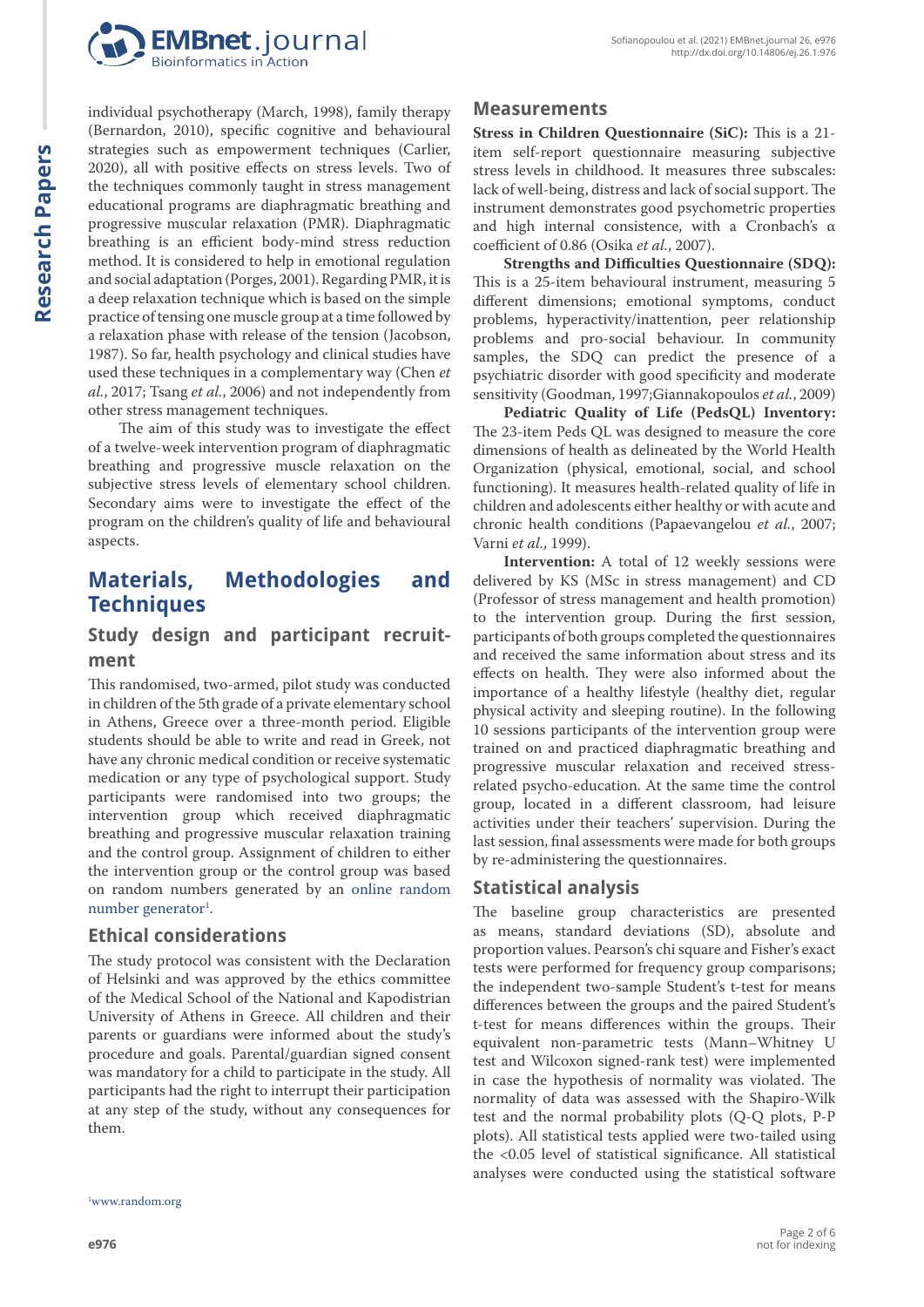

package StataSE (V. 10, Data Analysis and Statistical Software, Stata Corp LP, Texas, USA; 2009).

## **Results**

A total of 52 students (31 females and 21 males) participated in the study. The flow diagram of the study is illustrated in Figure 1.

No dropouts occurred in either group. Given that participants of both groups were of the same school grade, their age was between 10 and 11 years. No significant difference was found between groups regarding the sex. The age and sex characteristics of each group are outlined in Table 1.

Baseline psychometric characteristics of the study groups are presented in Table 2.

As shown in Table 3, when the psychometric characteristics of the two groups after the intervention were compared, statistically significant differences were found in all three subscales of the SiC questionnaire in favor of the intervention group. There were no significant differences between the two groups after the intervention in the other quality of life and behavioural parameters.

Within group comparisons pre- and postintervention are shown in Tables 4 and 5 for the intervention and control groups, respectively. Statistically significant increases of the PedsQL physical, emotional, and school functioning scores were found for the intervention group. Statistically significant lower scores were found for the same group in all subscales of the SiC questionnaire. Interestingly, for the control group, the score of the distress subscale of the SiC, the SDQ total score and conduct problems subscale score were significantly reduced, while the PedsQL social functioning score was significantly increased, at the end of the study.

## **Discussion**

This pilot study examined the effects of a stress management interventional program, using the techniques of diaphragmatic breathing and PMR, to reduce stress in elementary students. Results showed a significant impact of the program on the subjective stress levels, with improvements in all three subscales *i.e.*, lack of social support, distress, and lack of well-being.

Results of this study showed that diaphragmatic breathing and PMR can result in reduction of the children's distress levels. This finding is in line with the study of Ma *et al.*, who measured saliva levels of the stress hormone cortisol, after the implementation of an 8-week diaphragmatic breathing program on healthy individuals(Ma *et al.*, 2017). Even when referring to nonhealthy population, these techniques have been proven beneficial regarding stress reduction. A systematic review of the influence of PMR on patients with schizophrenia showed that the technique can reduce psychological distress and anxiety (Vancampfort *et al.*, 2013). Wilk and Turkoski (2001) reported the same positive results

on cardiac patients. The researchers implemented a stress management program based on PMR in a cardiac rehabilitation facility and outcomes included lower heart rate, improved sleep quality and lower levels of anxiety, all characteristics of low stress levels (Wilk and Turkoski, 2001). Although the aforementioned studies concerned adults, positive outcomes have been reported in studies of minor subjects as well. A meta-analysis of school stress management programs that included diaphragmatic breathing and PMR, demonstrated significantly positive results in stress reduction (Kraag *et al.*, 2006).

This study examined the effect of the implemented program on the students' perception of social support and well-being, which are stress-related dimensions. Results showed that students improved their perception of social support and their sense of well-being. High social support seems to facilitate stress coping and enhances well-being (Charney and Southwick, 2007). Numerous studies have shown that long term stress and lack of social support and well-being go hand in hand with poor mental health(Mohr and Classen 2004; Michalak *et al.*, 1999; Paykel, 1994; Toussaint *et al.*, 2016).

This study confirmed the beneficial effects of diaphragmatic breathing and PMR on students' emotional functioning. According to the American Psychological Association the average stress level of the U.S. population in 2015 was 5.1 in a scale of 1 to 10 (APA, 2015). Stress



**Figure 1.** Participants' flow diagram.

**Table 1.** Study groups' characteristics.

|            | <b>Intervention group</b> | Control group | p-value |
|------------|---------------------------|---------------|---------|
| <b>Sex</b> | $N=24(%)$                 | $N=28(%)$     |         |
| Female     | 16(66.67)                 | 15(53.57)     | 0.337   |
| Male       | 8 (33.33)                 | 13 (46.43)    |         |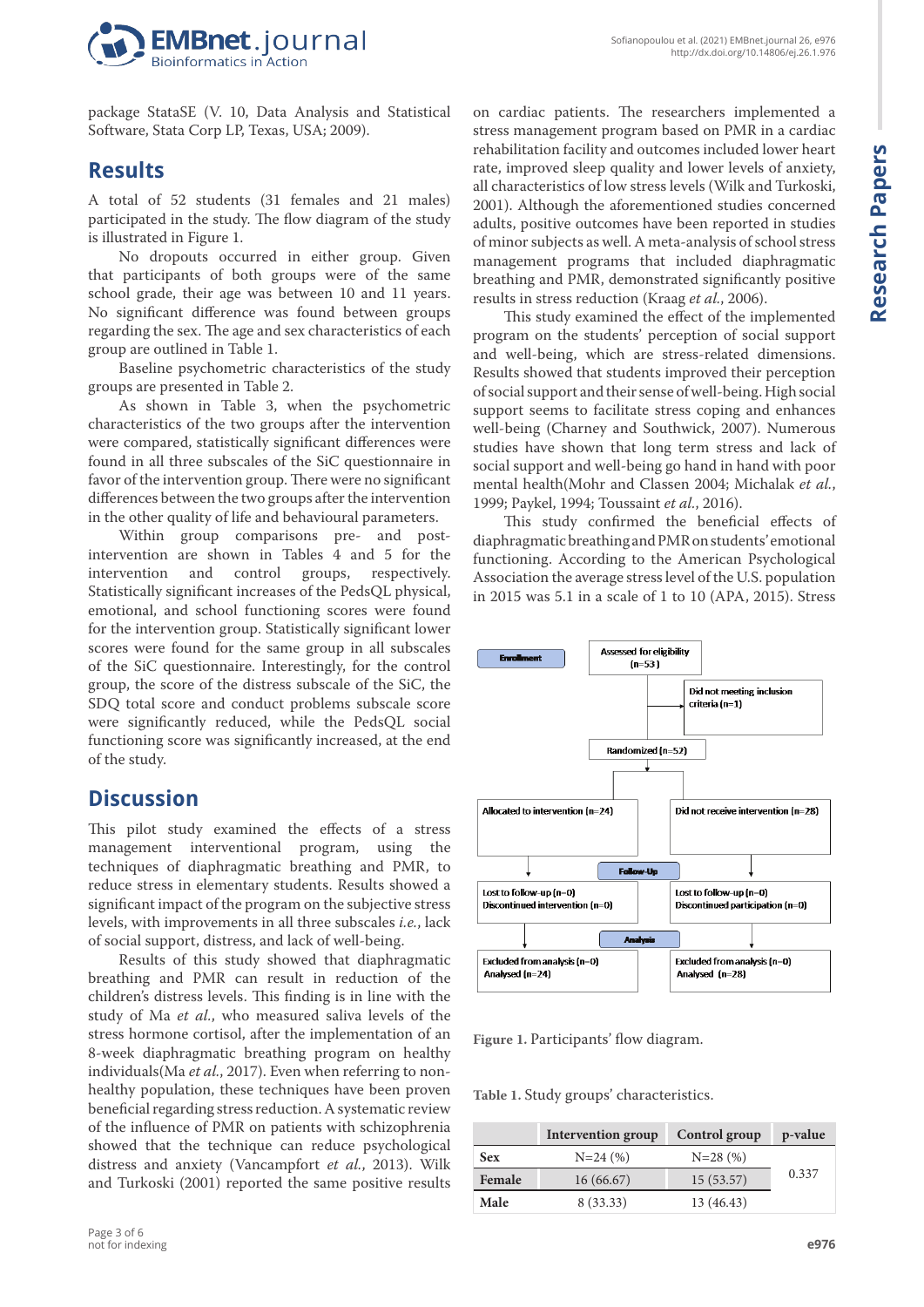

**Table 2.** Baseline psychometric characteristics of study groups.

|                              | <b>Intervention</b><br>Group | Control<br>group  |             |
|------------------------------|------------------------------|-------------------|-------------|
|                              | Mean $\pm$ SD                | Mean $\pm$ SD     | $p$ -value* |
| SDQ score                    |                              |                   |             |
| Total                        | $18.11 \pm 7.37$             | $18 + 6.47$       | 0.952       |
| Emotional symptoms           | $3.26 \pm 2.60$              | $2.92 \pm 2.72$   | 0.574       |
| Conduct problems             | $1.48 \pm 1.80$              | $1.40 \pm 1.83$   | 0.852       |
| Hyperactivity score          | $4.25 \pm 2.90$              | $3.82 \pm 3.37$   | 0.460       |
| Peer problem                 | $3.30 \pm 2.81$              | $2.5 \pm 2.08$    | 0.361       |
| Prosocial behaviour          | $6.37 \pm 2.13$              | $7.35 \pm 2.45$   | 0.117       |
| PedsQL score                 |                              |                   |             |
| Physical functioning         | $66.20 + 28.10$              | $70.75 + 23.07$   | 0.560       |
| <b>Emotional functioning</b> | $56.30 \pm 30.21$            | $56.96 \pm 26.46$ | 0.773       |
| Social functioning           | $67.03 \pm 33.63$            | $67.50 \pm 28.90$ | 0.530       |
| School functioning           | $66.30 \pm 34.57$            | $69.46 \pm 26.60$ | 0.852       |
| SiC score                    |                              |                   |             |
| Total                        | $46.57 \pm 5.86$             | $43.85 \pm 8.82$  | 0.247       |
| Lack of well-being           | $15.17 \pm 4.00$             | $14.08 \pm 3.91$  | 0.344       |
| <b>Distress</b>              | $17.70 \pm 3.36$             | $18.20 \pm 2.87$  | 0.584       |
| Lack of social support       | $14.34 \pm 2.44$             | $13.11 \pm 2.98$  | 0.123       |

**Table 3.** Comparison of the psychometric characteristics of the two groups after the intervention.

|                              | <b>Intervention</b><br>Group<br>$Mean + SD$ | Control<br>group<br>$Mean + SD$ | $p$ -value* |
|------------------------------|---------------------------------------------|---------------------------------|-------------|
| SDQ score                    |                                             |                                 |             |
| Total                        | $15.74 \pm 6.00$                            | $14.35 + 6.34$                  | 0.410       |
| <b>Emotional symptoms</b>    | $2.51 + 2.27$                               | $1.92 \pm 1.70$                 | 0.387       |
| Conduct problems             | $1.30 \pm 1.61$                             | $0.82 \pm 1.21$                 | 0.317       |
| Hyperactivity score          | $3.30 \pm 2.78$                             | $3.42 + 3.24$                   | 0.878       |
| Peer problem                 | $2.96 \pm 2.54$                             | $1.96 \pm 1.55$                 | 0.225       |
| Prosocial behaviour          | $6.14 \pm 2.20$                             | $7.17 \pm 2.31$                 | 0.096       |
| PedsQL score                 |                                             |                                 |             |
| Physical functioning         | $75.81 \pm 25.40$                           | $76.00 \pm 18.90$               | 0.654       |
| <b>Emotional functioning</b> | $68.88 \pm 25.00$                           | $65.00 \pm 24.50$               | 0.314       |
| Social functioning           | $73.15 \pm 28.76$                           | $77.85 + 16.75$                 | 0.986       |
| School functioning           | $77.22 + 25.12$                             | $74.46 + 23.50$                 | 0.401       |
| SiC score                    |                                             |                                 |             |
| Total                        | $37.64 \pm 5.29$                            | $42.26 \pm 8.06$                | 0.019       |
| Lack of well-being           | $11.28 \pm 3.57$                            | $13.53 \pm 4.05$                | 0.037       |
| <b>Distress</b>              | $14.52 \pm 2.51$                            | $16.11 \pm 2.42$                | 0.050       |
| Lack of social support       | $11.24 \pm 2.31$                            | $12.75 + 2.68$                  | 0.034       |

*SDQ: Strengths and Difficulties Questionnaire, PedsQL: Pediatric Quality of Life, SiC: Stress in Children*

*\*Difference of frequencies tested with Pearson's chi square or Fisher's exact test, difference of means with Student's t-test and non-parametric Mann-Whitney U test (applied in mean weight, mean SDQ emotional symptoms, conduct problems, hyperactivity, peer problem scores, in all PedsQL scores and SiC distress sub-score).*

**Table 4.** Comparisons of the psychometric characteristics of the intervention group pre- and post-intervention.

|                              | <b>Before</b><br><b>Intervention</b> | <b>After</b><br><b>Intervention</b> |                         |
|------------------------------|--------------------------------------|-------------------------------------|-------------------------|
|                              | $Mean + SD$                          | $Mean + SD$                         | $p$ -value <sup>*</sup> |
| SDQ score                    |                                      |                                     |                         |
| Total                        | $18.11 + 7.37$                       | $15.74 + 6.00$                      | 0.131                   |
| Emotional symptoms           | $3.26 \pm 2.60$                      | $2.51 \pm 2.27$                     | 0.069                   |
| Conduct problems             | $1.48 \pm 1.80$                      | $1.30 \pm 1.61$                     | 0.666                   |
| Hyperactivity score          | $4.25 \pm 2.90$                      | $3.30 + 2.78$                       | 0.069                   |
| Peer problem                 | $3.30 \pm 2.81$                      | $2.96 \pm 2.54$                     | 0.402                   |
| Prosocial behaviour          | $6.37 \pm 2.13$                      | $6.14 \pm 2.20$                     | 0.550                   |
| PedsQL score                 |                                      |                                     |                         |
| Physical functioning         | $66.20 \pm 28.10$                    | $75.81 \pm 25.40$                   | 0.001                   |
| <b>Emotional functioning</b> | $56.30 \pm 30.21$                    | $68.88 \pm 25.00$                   | 0.003                   |
| Social functioning           | $67.03 \pm 33.63$                    | $73.15 \pm 28.76$                   | 0.226                   |
| School functioning           | $66.30 \pm 34.57$                    | $77.22 \pm 25.12$                   | 0.029                   |
| SiC score                    |                                      |                                     |                         |
| Total                        | $46.57 \pm 5.86$                     | $37.64 + 5.29$                      | < 0.001                 |
| Lack of well-being           | $15.17 \pm 4.00$                     | $11.28 \pm 3.57$                    | 0.001                   |
| <b>Distress</b>              | $17.70 \pm 3.36$                     | $14.52 \pm 2.51$                    | < 0.001                 |
| Lack of social support       | $14.34 \pm 2.44$                     | $11.24 \pm 2.31$                    | ${}_{< 0.001}$          |

*SDQ: Strengths and Difficulties Questionnaire, PedsQL: Pediatric Quality of Life, SiC: Stress in Children* 

*\*Difference of means tested with two dependent samples Student's t test or nonparametric Wilcoxon signed rank test (implemented in SDQ emotional symptoms, conduct problems, hyperactivity, peer problem scores, in all PedsQL scores and in SiC score). Statistical significance at p<0.05.*

*SDQ: Strengths and Difficulties Questionnaire, PedsQL: Pediatric Quality of Life, SiC: Stress in Children* 

*\*Difference of means tested with Student's t-test and non-parametric Mann-Whitney U test (applied in mean SDQ emotional symptoms, conduct problems, hyperactivity, peer problem scores, in all PedsQL scores and in SiC distress sub-score). Statistical significance at p<0.05.*

**Table 5.** Comparison of the psychometric characteristics of the control group pre- and post- intervention.

|                              | <b>Before Inter-</b><br>vention | <b>After Inter-</b><br>vention |             |
|------------------------------|---------------------------------|--------------------------------|-------------|
|                              | Mean $\pm$ SD                   | Mean $\pm$ SD                  | $p$ -value* |
| SDQ score                    |                                 |                                |             |
| Total                        | $18 \pm 6.47$                   | $14.35 + 6.34$                 | 0.007       |
| Emotional symptoms           | $2.92 \pm 2.72$                 | $1.92 \pm 1.70$                | 0.062       |
| Conduct problems             | $1.40 \pm 1.83$                 | $0.82 \pm 1.21$                | 0.013       |
| Hyperactivity score          | $3.82 \pm 3.37$                 | $3.42 + 3.24$                  | 0.498       |
| Peer problem                 | $2.5 \pm 2.08$                  | $1.96 \pm 1.55$                | 0.114       |
| Prosocial behaviour          | $7.35 \pm 2.45$                 | $7.17 \pm 2.31$                | 0.672       |
| PedsQL score                 |                                 |                                |             |
| Physical functioning         | $70.75 + 23.07$                 | $76.00 + 18.90$                | 0.212       |
| <b>Emotional functioning</b> | $56.96 \pm 26.46$               | $65.00 \pm 24.50$              | 0.121       |
| Social functioning           | $67.50 \pm 28.90$               | $77.85 \pm 16.75$              | 0.049       |
| School functioning           | $69.46 + 26.60$                 | $74.46 + 23.50$                | 0.166       |
| SiC score                    |                                 |                                |             |
| Total                        | $43.85 \pm 8.82$                | $42.26 \pm 8.06$               | 0.430       |
| Lack of well-being           | $14.08 \pm 3.91$                | $13.53 \pm 4.05$               | 0.830       |
| <b>Distress</b>              | $18.20 \pm 2.87$                | $16.11 \pm 2.42$               | 0.002       |
| Lack of social support       | $13.11 \pm 2.98$                | $12.75 + 2.68$                 | 0.500       |

*SDQ: Strengths and Difficulties Questionnaire, PedsQL: Pediatric Quality of Life, SiC: Stress in Children* 

*\*Difference of means tested with two dependent samples Student's t test or nonparametric Wilcoxon signed rank test (implemented in SDQ emotional symptoms, conduct problems, hyperactivity, peer problem scores, in all PedsQL scores and in SiC score). Statistical significance at p<0.05.*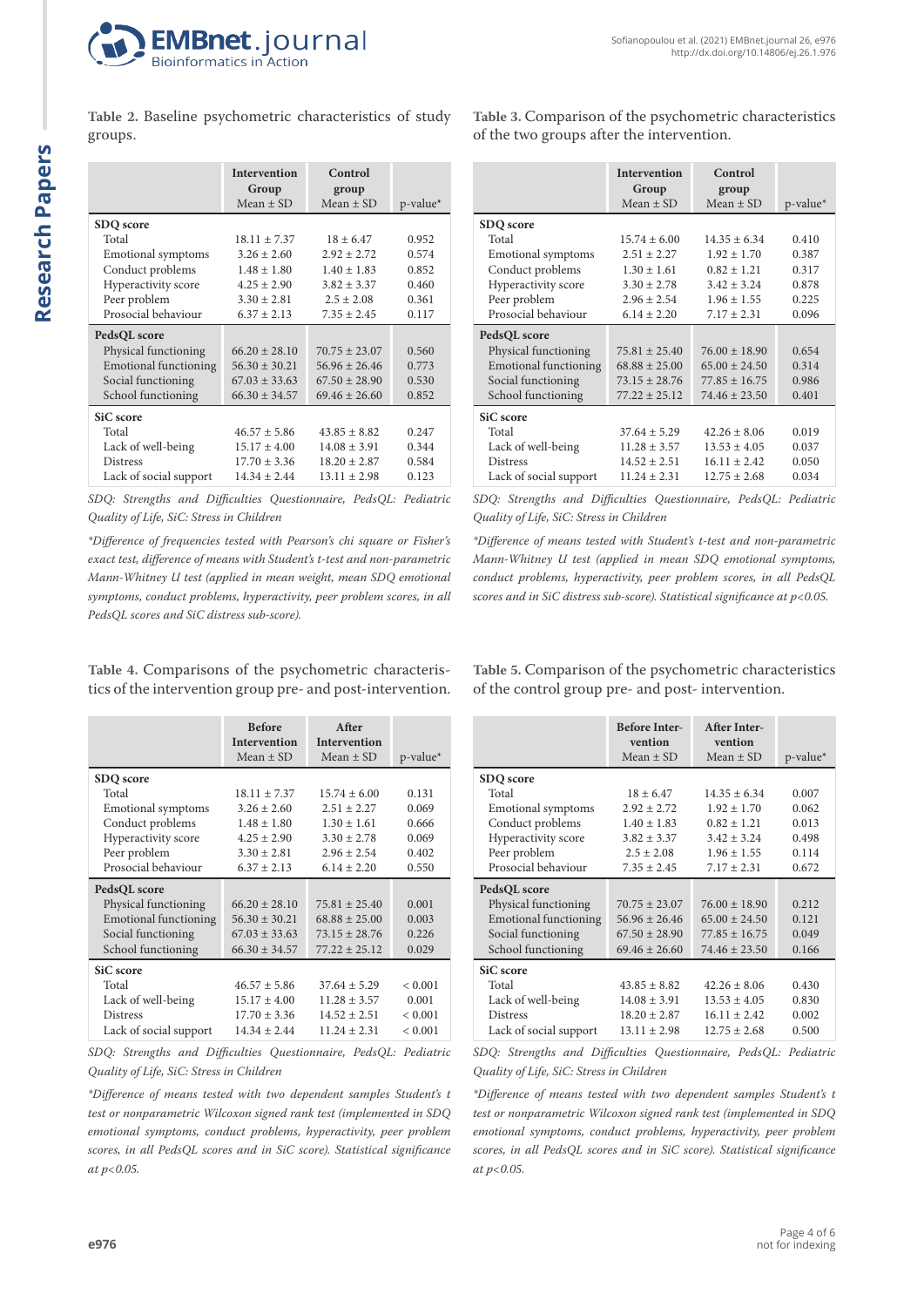

is related to discomforting emotional symptoms such as feelings of depression, anxiety, irritability, and low self-efficacy. The significant improvement in emotional functioning in this pediatric study is in line with previous research concerning the effects of stress management programs on the psychological symptoms of stress (Chiesa and Serretti, 2009).

The implemented program resulted in a significant improvement in the school functioning level of the students. These results contradict recent findings on the relation of cortisol to school functioning of children, where no correlation was demonstrated between cortisol levels and school behaviour (Simons *et al.*, 2017). This disagreement could be explained by the ongoing development of the cortisol circadian rhythm in childhood.

This study has some limitations. The main limitation is the lack of biological measurements for stress *i.e.*, in blood, urine or saliva (Dhama *et al.*, 2019) and the use of solely self-report questionnaires. Nevertheless, this was a low-cost intervention, easy to implement in a school setting. The lack of long-term follow-up, the small sample size and the limited age range of the participants do not allow generalization of the results. More complex, longitudinal interventions are required for children to adopt new, healthier behavioural patterns with strong stress coping skills (Baranowski *et al.*, 2003) and to attain concrete results regarding the effect of diaphragmatic breathing and PMR on children's stress levels.

#### **Key Points**

- Stress experiences begin in early stages of life.
- An elementary school program on stress coping skills was implemented for 12 weeks.
- Diaphragmatic breathing and progressive muscular relaxation reduced students' subjective stress levels.

# **Acknowledgements**

Authors would like to thank everyone who voluntarily participated in this study.

# **Funding**

This research did not receive any specific grant from funding agencies in the public, commercial, or not-forprofit sectors.

# **References**

- 1. Abbasian F, Najimi A, Meftagh SD, Ghasemi G, Afshar H (2014) The effect of stress management training on stress and depression in women with depression disorders: Using cognitive-behavioral techniques. Journal of Education and Health Promotion **3**(70). [http://dx.doi.org/10.4103/2277-9531.134819.](http://dx.doi.org/10.4103/2277-9531.134819)
- 2. Amato PR (2000) The Consequences of Divorce for Adults and Children.Journal of Marriage and the Family **62**, 1269–1287. <http://dx.doi.org/10.1111/j.1741-3737.2000.01269.x>.
- 3. American Psychological Association (2015) Emotional signs of too much stress. Retrieved from [https://www.healthline.com/](https://www.healthline.com/health/emotional-symptoms-of-stress) [health/emotional-symptoms-of-stress](https://www.healthline.com/health/emotional-symptoms-of-stress).

4. Baqutayan S (2011) Stress and social support. Indian Journal of Psychological Medicine **33**(1), 29–34. [http://dx.doi.](http://dx.doi.org/10.4103/0253-7176.85392) [org/10.4103/0253-7176.85392.](http://dx.doi.org/10.4103/0253-7176.85392)

Sofianopoulou et al. (2021) EMBnet.journal 26, e976

<http://dx.doi.org/10.14806/ej.26.1.976>

- 5. Baranowski T, Cullen KW, Nicklas T, Thompson D, Baranowski J*et al.*(2003) Are Current Health Behavioral Change Models Helpful in Guiding Prevention of Weight Gain Efforts ?Obes Res Suppl:23S-43S. [http://dx.doi.org/10.1038/oby.2003.222.](http://dx.doi.org/10.1038/oby.2003.222)
- 6. Bernardon S (2010) A Family Systems Perspective to Recovery From Posttraumatic Stress in Children. The Family Journal **18**(4), 349–357. [http://dx.doi.org/10.1177/1066480710376618.](http://dx.doi.org/10.1177/1066480710376618)
- 7. Berntsson LT, Ko L, Gustafsson J (2001) Psychosomatic complaints in schoolchildren : a Nordic comparison.Scand J Public Health **29**(1), 44-54. PMID: 11355716.
- 8. Blashill MM (2016) Academic Stress and Working Memory in Elementary School Students. Dissertations 370. University of Northern Colorado.
- 9. Bridley A, Jordan SS (2014. Children ' s Health Care Child Routines Moderate Daily Hassles and Children ' s Psychological Adjustment. Children's Health Care **41**, 129–144. [http://dx.doi.or](http://dx.doi.org/10.1080/02739615.2012.657040) [g/10.1080/02739615.2012.657040](http://dx.doi.org/10.1080/02739615.2012.657040).
- 10. Carlier S, Van der Paelt S, Ongenae F, De Backere F, De Turck F (2020) Empowering Children with ASD and Their Parents Design of a Serious Game for Anxiety and Stress Reduction. Sensors **20**(4): 966: <http://dx.doi.org/10.3390/s20040966>.
- 11. Chen YF, Huang XY, Chien CH, Cheng JF (2017) The Effectiveness of Diaphragmatic Breathing Relaxation Training for Reducing Anxiety. Perspectives in Psychiatric Care **53**(4), 329–336. [http://](http://dx.doi.org/10.1111/ppc.12184) [dx.doi.org/10.1111/ppc.12184.](http://dx.doi.org/10.1111/ppc.12184)
- 12. Chiesa A, Serretti A (2009) Mindfulness-based stress reduction for stress management in healthy people: A review and metaanalysis. Journal of Alternative and Complementary Medicine **15**(5), 593–600. [http://dx.doi.org/10.1089/acm.2008.0495.](http://dx.doi.org/10.1089/acm.2008.0495)
- 13. Dhama K, Latheef SK, Dadar M, Samad HA, Munjal A*et al.*(2019) Biomarkers in stress related diseases/disorders: Diagnostic, prognostic, and therapeutic values. Front Mol Biosci **6**(91). <http://dx.doi.org/10.3389/fmolb.2019.00091>.
- 14. Garmezy N, Rutter M (1983) Stress, coping, and development in children. Johns Hopkins University Press.
- 15. Giannakopoulos G, Tzavara C, Dimitrakaki C, Kolaitis G, Rotsika V*et al.* (2009) The factor structure of the Strengths and Difficulties Questionnaire (SDQ) in Greek adolescents. Annals of General Psychiatry **8**(20) <http://dx.doi.org/10.1186/1744-859X-8-20>.
- 16. Goodman R (1997) The strengths and difficulties questionnaire: A research note. Journal of Child Psychology and Psychiatry and Allied Disciplines **38**(5), 581–586. [http://dx.doi.](http://dx.doi.org/10.1111/j.1469-7610.1997.tb01545.x) [org/10.1111/j.1469-7610.1997.tb01545.x.](http://dx.doi.org/10.1111/j.1469-7610.1997.tb01545.x)
- 17. Jacobson E (1987) Progressive Relaxation. The American Journal of Psychology **100**(3/4), 522–537. [http://dx.doi.org/](http://dx.doi.org/doi:10.2307/1422693) [doi:10.2307/1422693](http://dx.doi.org/doi:10.2307/1422693).
- 18. Kraag G, Zeegers MP, Kok G, Hosman C, Abu-Saad HH (2006) School programs targeting stress management in children and adolescents: A meta-analysis. Journal of School Psychology **44**(6), 449–472.<http://dx.doi.org/10.1016/j.jsp.2006.07.001>.
- 19. Ma X, Yue ZQ, Gong ZQ, Zhang H, Duan NY*et al.*(2017) The effect of diaphragmatic breathing on attention, negative affect and stress in healthy adults. Frontiers in Psychology **8**, 1–12. <http://dx.doi.org/10.3389/fpsyg.2017.00874>.
- 20. March JS, Amaya-Jackson L, Murray MC, Schulte A (1998) Cognitive-behavioral psychotherapy for children and adolescents with posttraumatic stress disorder after a single-incident stressor. Journal of the American Academy of Child and Adolescent Psychiatry **37**(6), 585–593. [http://dx.doi.org/10.1097/00004583-](http://dx.doi.org/10.1097/00004583-199806000-00008) [199806000-00008.](http://dx.doi.org/10.1097/00004583-199806000-00008)
- 21. Michalak EE, Wilkinson,C, Hood K, Dowrick C, Wilkinson G (1999) Seasonality , negative life events and social support in a community sample. British Journal of Psychiatry **182**,434–438. <http://dx.doi.org/10.1192/bjp182.5.434>.
- 22. Mohr DC, Classen C (2004) The relationship between social support , depression and treatment for depression in people with